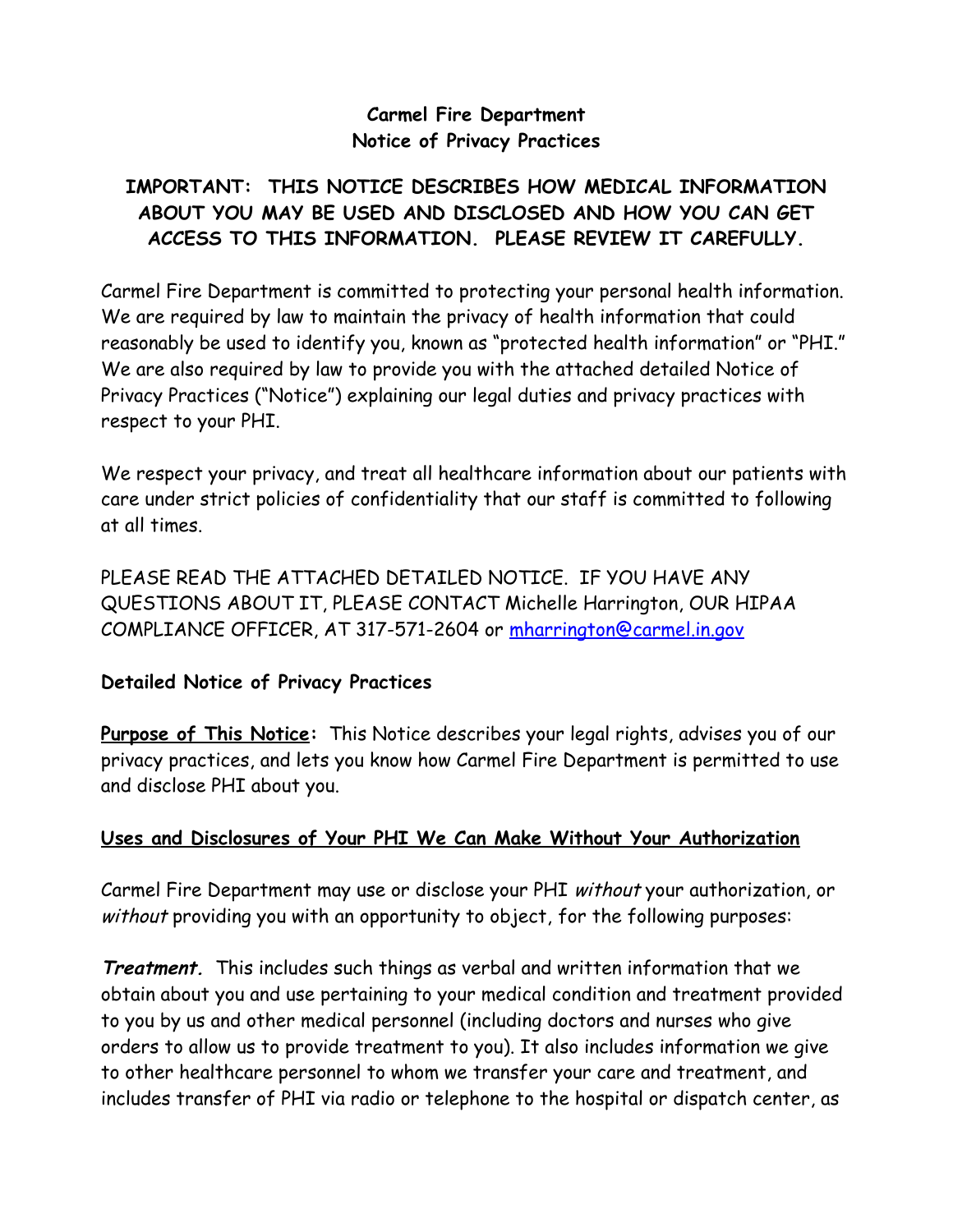well as providing the hospital with a copy of the written record we create in the course of providing you with treatment and transport.

**Payment**. This includes any activities we must undertake in order to get reimbursed for the services that we provide to you, including such things as organizing your PHI, submitting bills to insurance companies (either directly or through a third party billing company), managing billed claims for services rendered, performing medical necessity determinations and reviews, performing utilization reviews, and collecting outstanding accounts.

**Healthcare Operations.** This includes quality assurance activities, licensing, and training programs to ensure that our personnel meet our standards of care and follow established policies and procedures, obtaining legal and financial services, conducting business planning, processing grievances and complaints, creating reports that do not individually identify you for data collection purposes, fundraising, and certain marketing activities.

**Fundraising.** We may contact you when we are in the process of raising funds for Carmel Fire Department, or to provide you with information about our annual subscription program.

In addition, we may use your PHI for certain fundraising activities. For example, we may use PHI that we collect about you, such as your name, home address, phone number, or other information, in order to contact you to raise funds for our agency. We may also share this information with another organization that may contact you to raise money on our behalf. If Carmel Fire Department does use your PHI to conduct fundraising activities, you have the right to opt out of receiving such fundraising communications from Carmel Fire Department. If you do not want to be contacted for our fundraising efforts, you should contact our HIPAA Compliance Officer, Michelle Harrington, in writing, by phone, or by email. Contact information for our HIPAA Compliance Officer is listed at the end of this Notice. We will also remind you of this right to opt out of receiving future fundraising communications every time that we use your PHI to conduct fundraising and contact you to raise funds. Carmel Fire Department will not condition the provision of medical care on your willingness, or non-willingness, to receive fundraising communications.

**Reminders for Scheduled Transports and Information on Other Services.** We may also contact you with a reminder of any scheduled appointments for nonemergency ambulance and medical transportation, or for other information about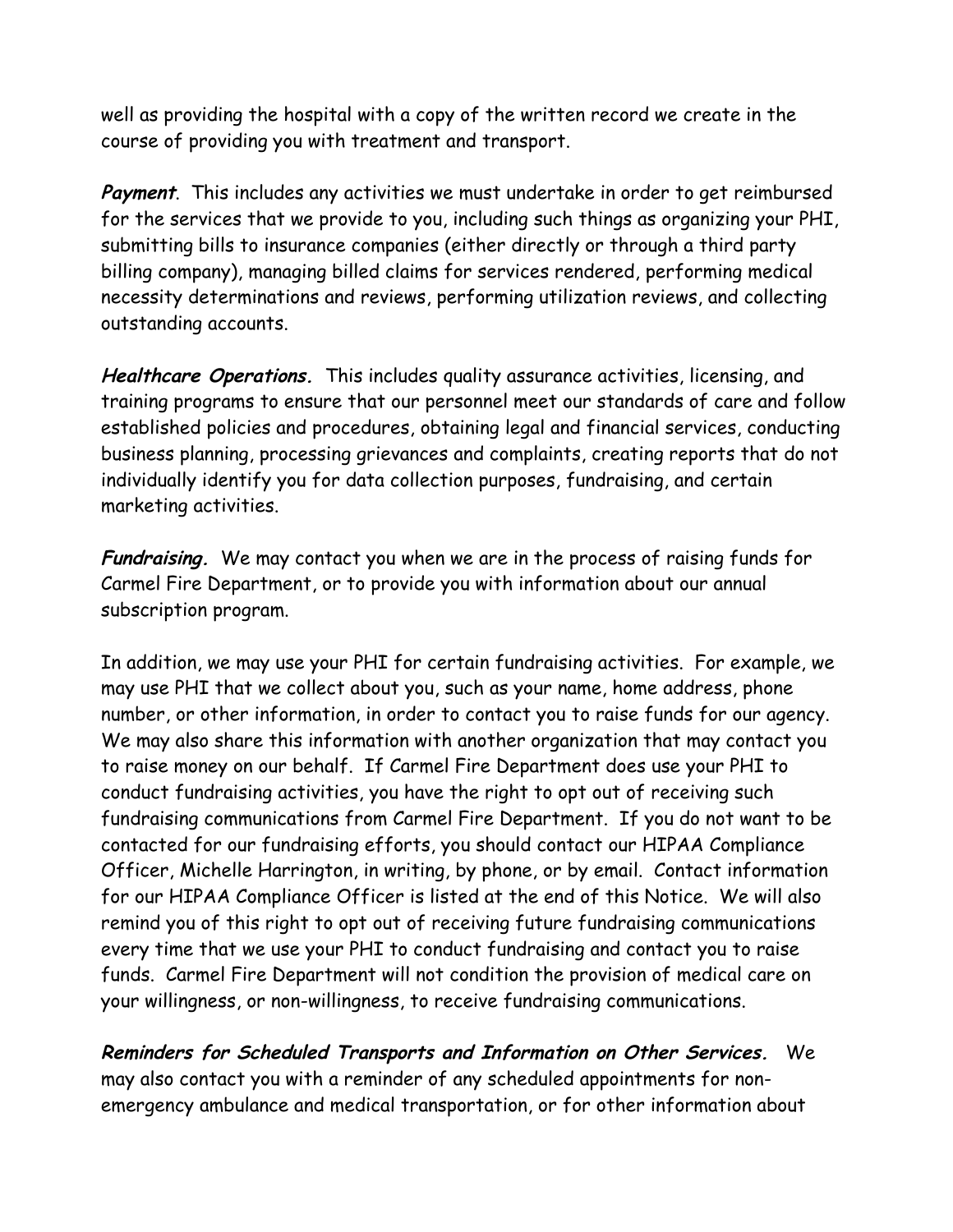alternative services we provide or other health-related benefits and services that may be of interest to you.

### **Other Uses and Disclosure of Your PHI We Can Make Without Authorization**.

Carmel Fire Department is also permitted to use or disclose your PHI without your written authorization in situations including:

- For the treatment activities of another healthcare provider;
- To another healthcare provider or entity for the payment activities of the provider or entity that receives the information (such as your hospital or insurance company);
- To another healthcare provider (such as the hospital to which you are transported) for the healthcare operations activities of the entity that receives the information as long as the entity receiving the information has or has had a relationship with you and the PHI pertains to that relationship;
- For healthcare fraud and abuse detection or for activities related to compliance with the law;
- To a family member, other relative, close personal friend, or other individual involved in your care if we obtain your verbal agreement to do so or if we give you an opportunity to object to such a disclosure and you do not raise an objection. We may also disclose health information to your family, relatives, or friends if we infer from the circumstances that you would not object. For example, we may assume that you agree to our disclosure of your personal health information to your spouse when your spouse has called the ambulance for you. In situations where you are incapable of objecting (because you are not present or due to your incapacity or medical emergency), we may, in our professional judgment, determine that a disclosure to your family member, relative, or friend is in your best interest. In that situation, we will disclose only health information relevant to that person's involvement in your care. For example, we may inform the person who accompanied you in the ambulance that you have certain symptoms and we may give that person an update on your vital signs and treatment that is being administered by our ambulance crew;
- To a public health authority in certain situations (such as reporting a birth, death, or disease, as required by law), as part of a public health investigation, to report child or adult abuse, neglect or domestic violence, to report adverse events such as product defects, or to notify a person about exposure to a possible communicable disease, as required by law;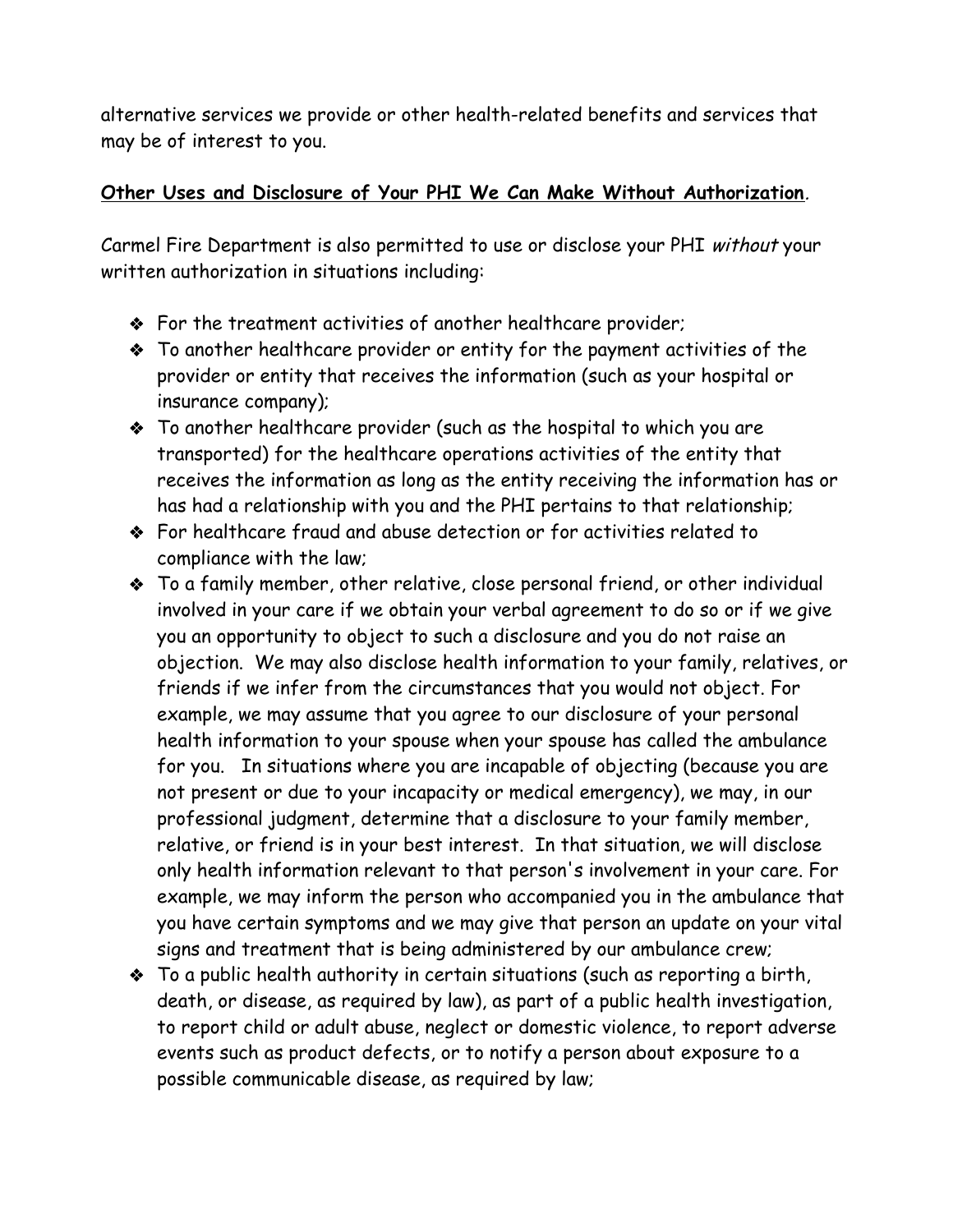- For health oversight activities including audits or government investigations, inspections, disciplinary proceedings, and other administrative or judicial actions undertaken by the government (or their contractors) by law to oversee the healthcare system;
- For judicial and administrative proceedings, as required by a court or administrative order, or in some cases in response to a subpoena or other legal process;
- For law enforcement activities in limited situations, such as when there is a warrant for the request, or when the information is needed to locate a suspect or stop a crime;
- For military, national defense and security, and other special government functions;
- To avert a serious threat to the health and safety of a person or the public at large;
- For workers' compensation purposes, and in compliance with workers' compensation laws;
- To coroners, medical examiners, and funeral directors for identifying a deceased person, determining cause of death, or carrying on their duties as authorized by law;
- If you are an organ donor, we may release health information to organizations that handle organ procurement or organ, eye, or tissue transplantation, or to an organ donation bank, as necessary to facilitate organ donation and transplantation; and
- For research projects, but this will be subject to strict oversight and approvals and health information will be released only when there is a minimal risk to your privacy and adequate safeguards are in place in accordance with the law.

# **Uses and Disclosures of Your PHI That Require Your Written Consent**

Any other use or disclosure of PHI, other than those listed above, will only be made with your written authorization (the authorization must specifically identify the information we seek to use or disclose, as well as when and how we seek to use or disclose it). Specifically, we must obtain your written authorization before using or disclosing your: (a) psychotherapy notes, other than for the purpose of carrying out our own treatment, payment or health care operations purposes; (b) PHI for marketing when we receive payment to make a marketing communication; or (c) PHI when engaging in a sale of your PHI. **You may revoke your authorization at any**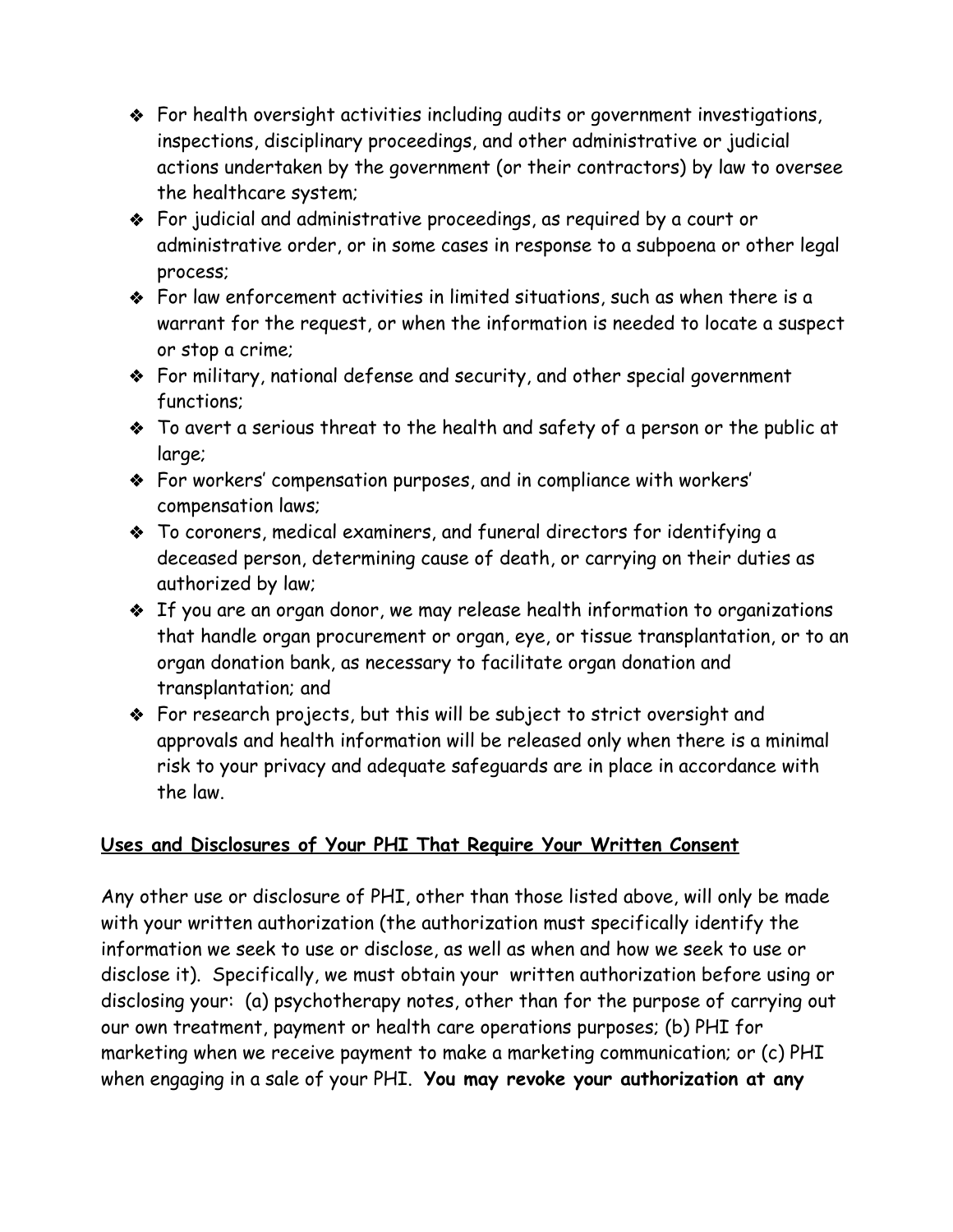**time, in writing, except to the extent that we have already used or disclosed medical information in reliance on that authorization.**

#### **Your Rights Regarding Your PHI**

As a patient, you have a number of rights with respect to your PHI, including:

**Right to access, copy, or inspect your PHI**. You have the right to inspect and copy most of the medical information that we collect and maintain about you. Requests for access to your PHI should be made in writing to our HIPAA Compliance Officer. In limited circumstances, we may deny you access to your medical information, and you may appeal certain types of denials. We have available forms to request access to your PHI, and we will provide a written response if we deny you access and let you know your appeal rights. If you wish to inspect and copy your medical information, you should contact Michelle Harrington, our HIPAA Compliance Officer.

We will normally provide you with access to this information within 30 days of your written request. If we maintain your medical information in electronic format, then you have a right to obtain a copy of that information in an electronic format. In addition, if you request that we transmit a copy of your PHI directly to another person, we will do so provided your request is in writing, signed by you (or your representative), and you clearly identify the designated person and where to send the copy of your PHI.

We may also charge you a reasonable cost-based fee for providing you access to your PHI, subject to the limits of applicable state law.

**Right to request an amendment of your PHI**. You have the right to ask us to amend protected health information that we maintain about you. Requests for amendments to your PHI should be made in writing and you should contact Michelle Harrington, our HIPAA Compliance Officer if you wish to make a request for amendment and fill out an amendment request form.

When required by law to do so, we will amend your information within 60 days of your request and will notify you when we have amended the information. We are permitted by law to deny your request to amend your medical information in certain circumstances, such as when we believe that the information you have asked us to amend is correct.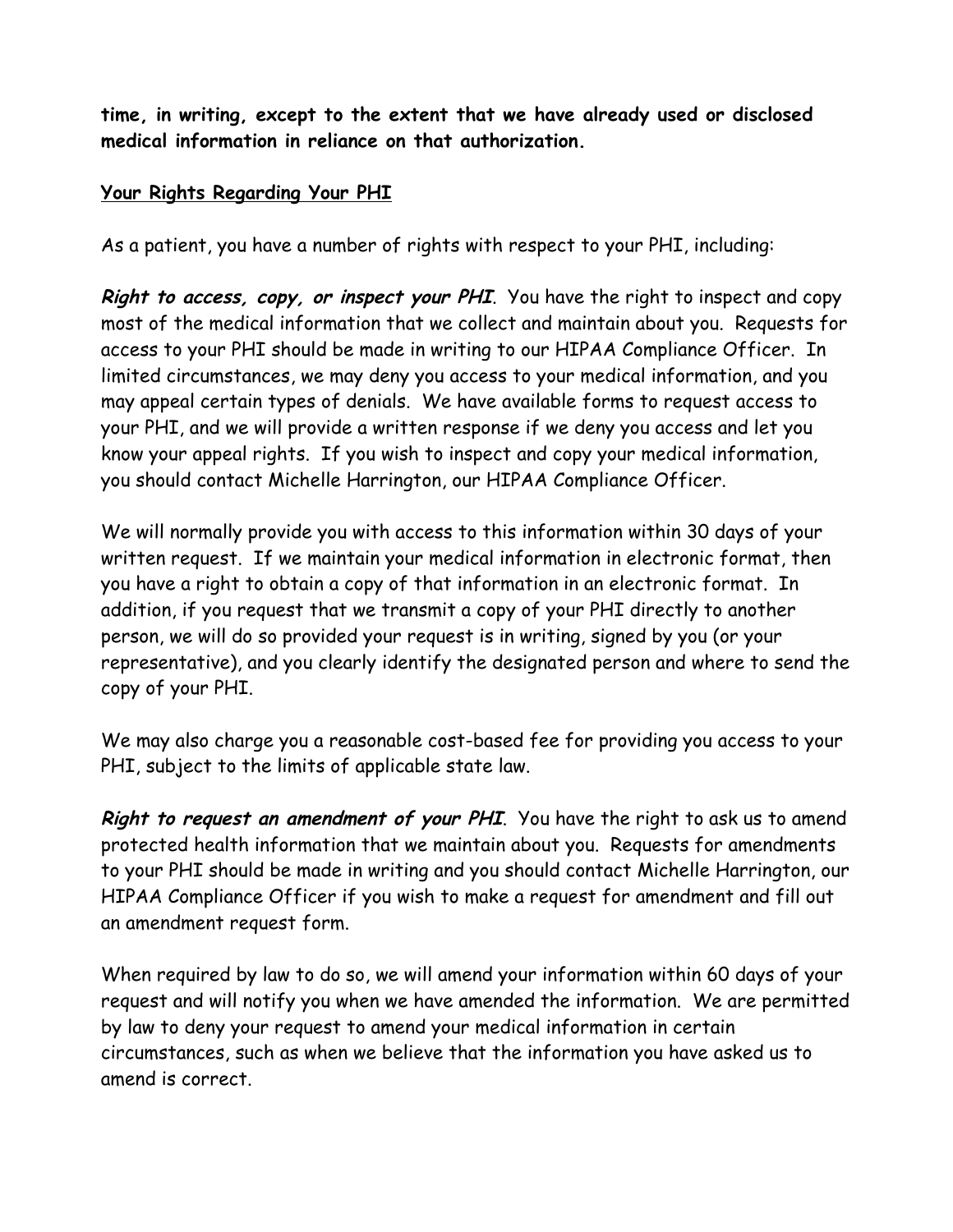**Right to request an accounting of uses and disclosures of your PHI**. You may request an accounting from us of disclosures of your medical information. If you wish to request an accounting of disclosures of your PHI that are subject to the accounting requirement, you should contact Michelle Harrington, our HIPAA Compliance Officer and make a request in writing.

You have the right to receive an accounting of certain disclosures of your PHI made within six (6) years immediately preceding your request. But, we are not required to provide you with an accounting of disclosures of your PHI: (a) for purposes of treatment, payment, or healthcare operations; (b) for disclosures that you expressly authorized; (c) disclosures made to you, your family, or friends; or (d) for disclosures made for law enforcement or certain other governmental purposes.

**Right to request restrictions on uses and disclosures of your PHI.** You have the right to request that we restrict how we use and disclose your medical information for treatment, payment or healthcare operations purposes, or to restrict the information that is provided to family, friends, and other individuals involved in your healthcare. However, we are only required to abide by a requested restriction under limited circumstances, and it is generally our policy that we will not agree to any restrictions unless required by law to do so. If you wish to request a restriction on the use or disclosure of your PHI, you should contact Michelle Harrington, our HIPAA Compliance Officer and make a request in writing.

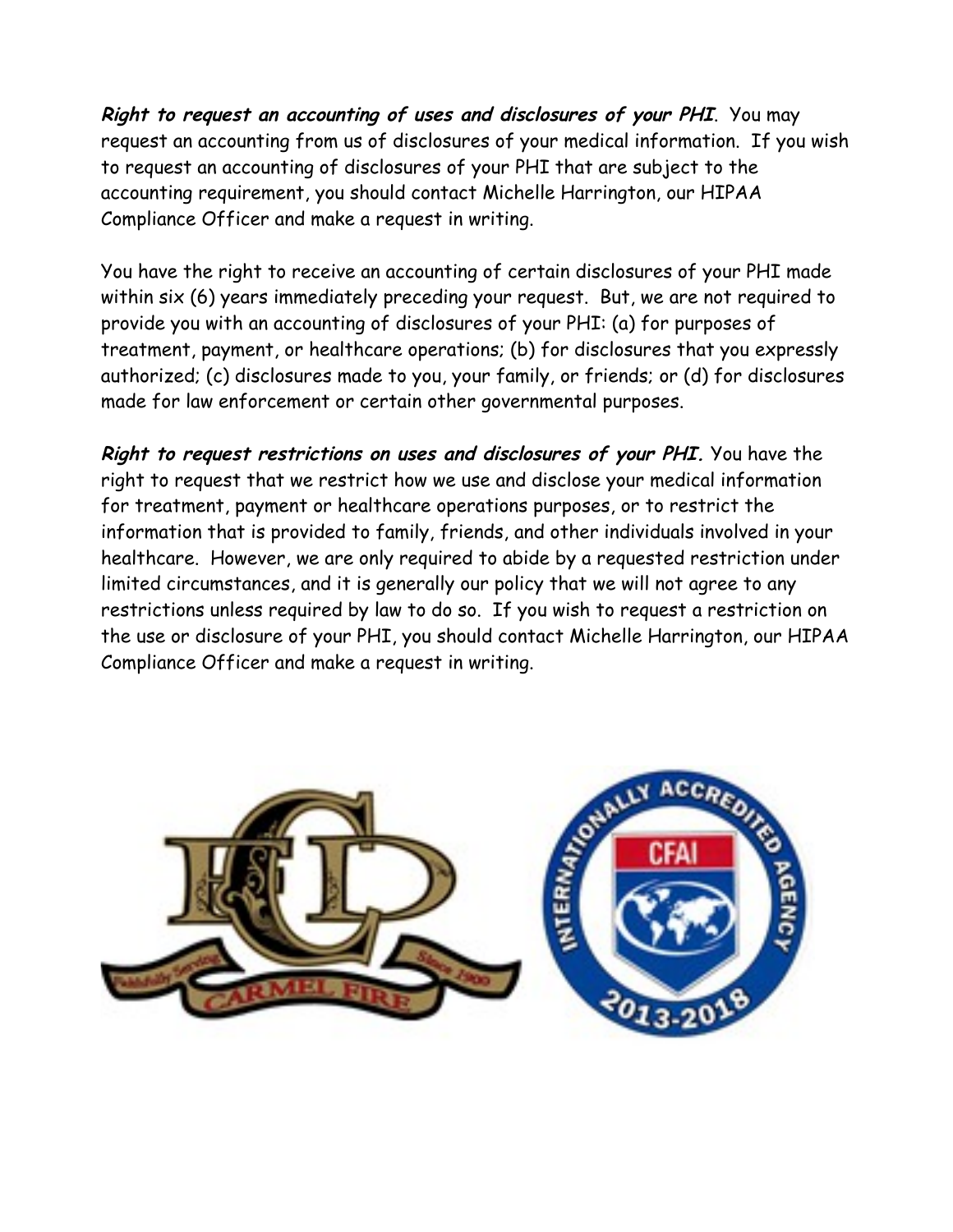Carmel Fire Department is required to abide by a requested restriction when you ask that we not release PHI to your health plan (insurer) about a service for which you (or someone on your behalf) have paid Carmel Fire Department in full. We are also required to abide by any restrictions that we agree to. Notwithstanding, if you request a restriction that we agree to, and the information you asked us to restrict is needed to provide you with emergency treatment, then we may disclose the PHI to a healthcare provider to provide you with emergency treatment.

A restriction may be terminated if you agree to or request the termination. Most current restrictions may also be terminated by Carmel Fire Department as long we notify you. If so, PHI that is created or received after the restriction is terminated is no longer subject to the restriction. But, PHI that was restricted prior to the notice to you voiding the restriction must continue to be treated as restricted PHI.

**Right to notice of a breach of unsecured protected health information**. If we discover that there has been a breach of your unsecured PHI, we will notify you about that breach by first-class mail dispatched to the most recent address that we have on file. If you prefer to be notified about breaches by electronic mail, please contact Michelle Harrington, our HIPAA Compliance Officer, to make Carmel Fire Department aware of this preference and to provide a valid email address to send the electronic notice. You may withdraw your agreement to receive notice by email at any time by contacting Michelle Harrington.

**Right to request confidential communications.** You have the right to request that we send your PHI to an alternate location (e.g., somewhere other than your home address), or in a specific manner (e.g., by email rather than regular mail). However, we will only comply with reasonable requests when required by law to do so. If you wish to request that we communicate PHI to a specific location or in a specific format, you should contact Michelle Harrington, our HIPAA Compliance Officer, and make a request in writing.

# **Internet, Email, and the Right to Obtain Copy of Paper Notice**

If we maintain a web site, we will prominently post a copy of this Notice on our web site and make the Notice available electronically through the web site. If you allow us, we will forward you this Notice by electronic mail instead of on paper and you may always request a paper copy of the Notice.